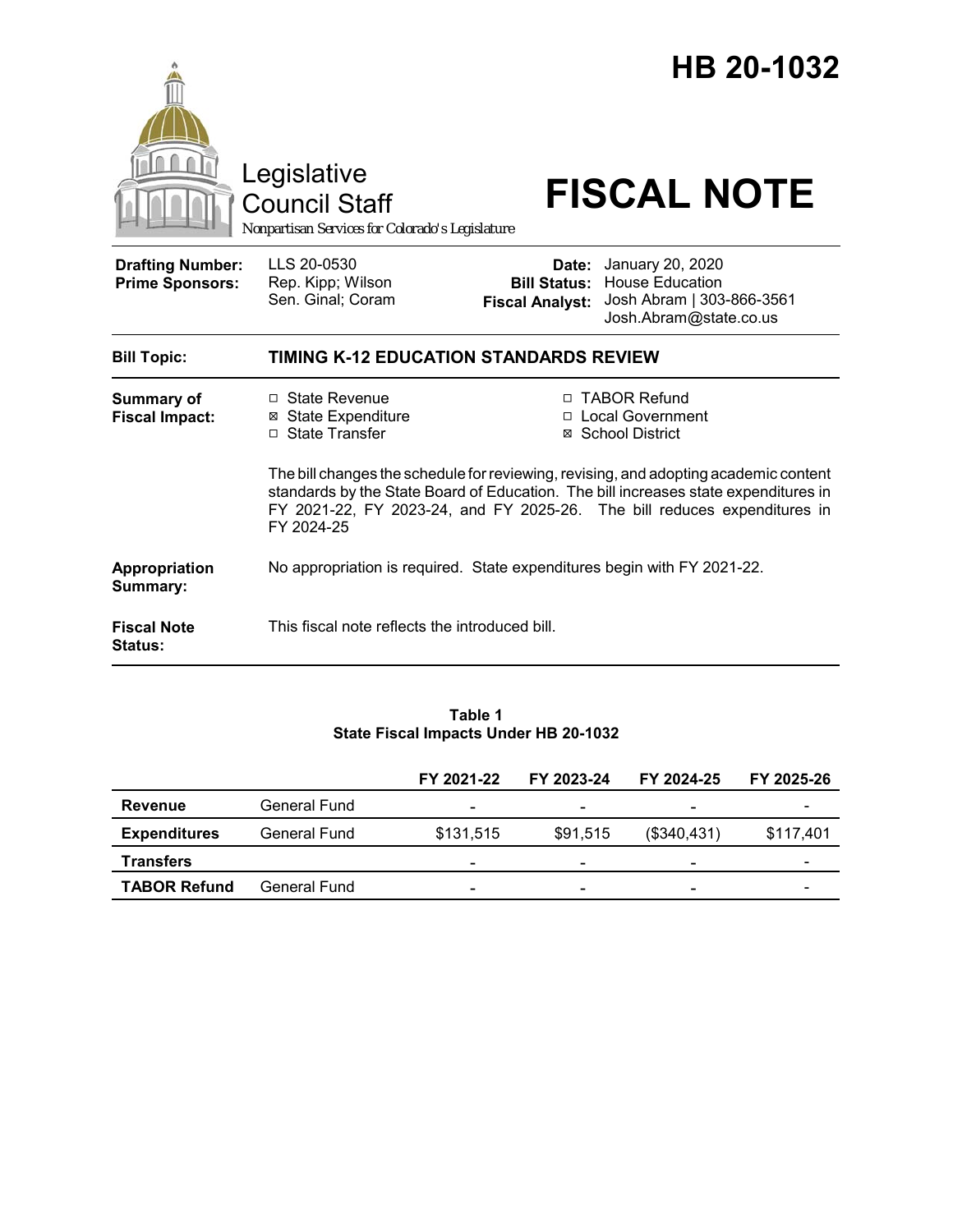January 20, 2020

# **Summary of Legislation**

Under current law, the State Board of Education (SBE) is required to review, revise, and adopt the preschool through elementary and secondary education academic standards every six years. The last full revision was completed in July 2018. The next scheduled review and revision for all academic standards is July 2024. This bill creates a different schedule for this six-year standards review.

On or before July 1, 2022, the bill requires that the SBE conduct its review, revision, and adoption for one third of the education academic standards. Another one third of the standards must be reviewed by July 1, 2024, and the final third reviewed by July 1, 2026. Each group of standards is then reviewed and revised every six years on a staggered schedule.

# **Background**

The process for adopting the Colorado Academic Standards includes the creation of 13 review and revision committees, one for each of the designated content standards: dance; drama and theater arts; music; visual arts; comprehensive health; physical education; computer science; mathematics; reading, writing, and communicating; science; social studies; world language; and English language proficiency. The state has content specialists in each academic area except for art.

# **State Expenditures**

The bill increases state General Fund expenditures by \$131,515 in FY 2021-22, by \$91,515 in FY 2023-24, and by \$117,401 in FY 2025-26. These combined expenses totaling \$340,431 would have been incurred in FY 2024-25. This bill instead spreads these costs across three different fiscal years.

The bill requires that the SBE review, revise, and re-adopt academic content standards biennially beginning in FY 2021-22. The SBE must ensure that one third of content area standards are reviewed in FY 2021-22, one third in FY 2023-24, and one third in FY 2025-26. Under current law, the department would review, revise, and adopt all standards by July 2024. This bill reduces this future expenditure for revision by spreading that cost across six years, rather than incurring the total expense in FY 2023-24.

Consistent with the department's past experience, reviewing and revising academic content standards includes assembling several standards review committees, training committee chairs to manage meetings, generating multiple drafts of proposed standards, engaging educators, and the public in review and comment of the documents, copy editing, and preparing a benchmarking report. The benchmarking report provides the CDE and the State Board of Education with a comparison of the quality of Colorado's standards with those adopted in the highest performing states and nations. In FY 2021-22 only, content area facilitators in arts standards are needed. In subsequent years, the department has the subject matter expertise to facilitate standards reviews without this additional cost. Total costs are displayed in Table 2.